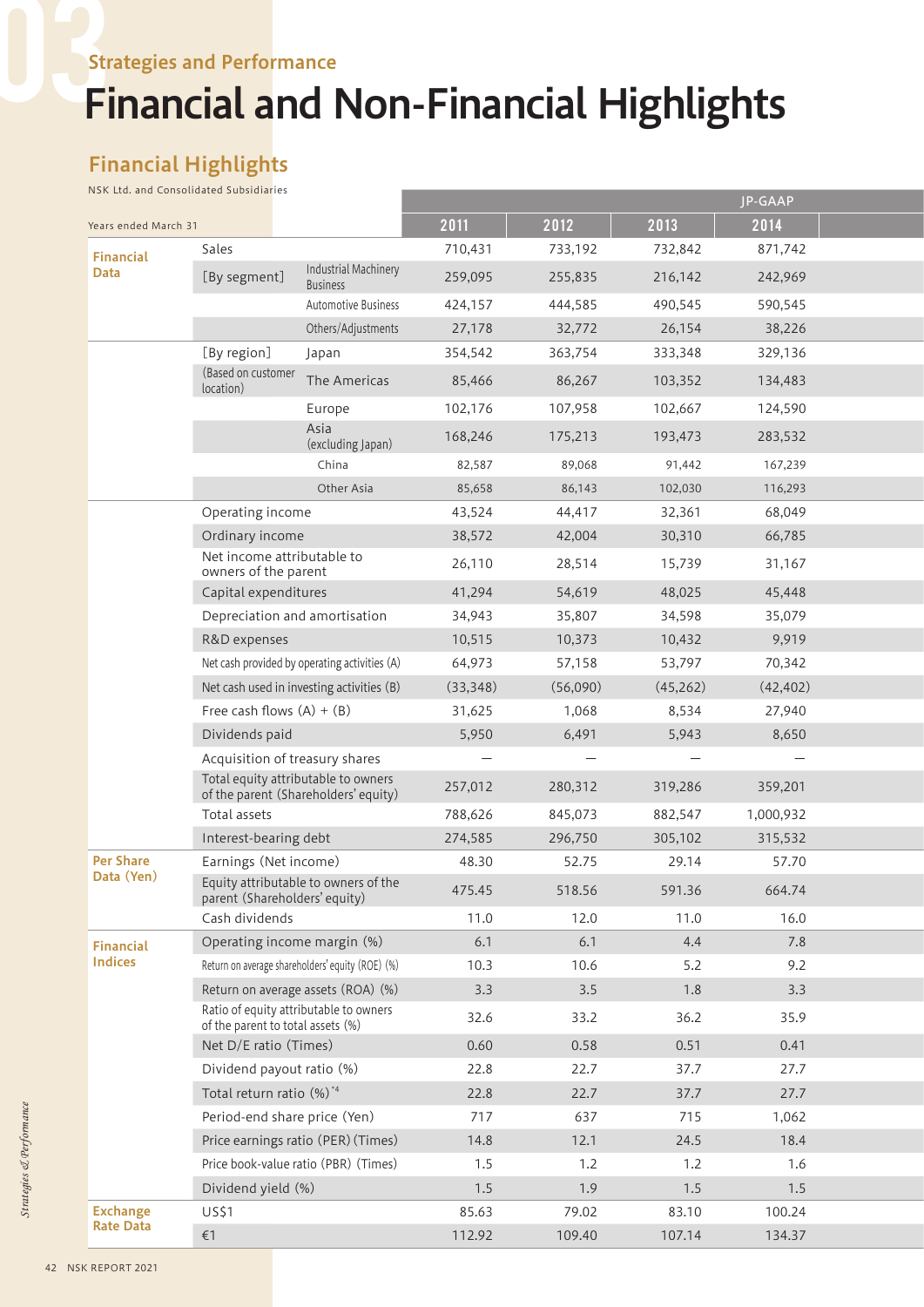\*1 In accordance with segment changes in the business domains (part of operations transferred from the Industrial Machinery Business to the Automotive Business) in the fiscal<br>year ended March 31, 2017, data from the fisca

|           |                          | <b>IFRS</b>              |                          |                          |                          |                          |
|-----------|--------------------------|--------------------------|--------------------------|--------------------------|--------------------------|--------------------------|
| 2021      | 2020                     | 2019                     | 2018                     | 2017                     | 2016                     | 2015                     |
| 747,559   | 831,034                  | 991,365                  | 1,020,338                | 949,170                  | 975,319                  | 974,885                  |
| 275,226   | 284,426 <sup>*2</sup>    | 269,974                  | 266,249                  | 226,924                  | 243,395*1                | 276,361                  |
| 449,722   | 521,857                  | 689,658                  | 723,564                  | 696,271                  | 705,511                  | 656,998                  |
| 22,611    | 24,750                   | 31,732                   | 30,524                   | 25,974                   | 26,411                   | 41,525                   |
| 275,777   | 314,281                  | 367,537                  | 372,134                  | 330,512                  | 318,434                  | 328,837                  |
| 107,829   | 139,249                  | 157,581                  | 155,498                  | 165,177                  | 183,652                  | 164,821                  |
| 94,800    | 110,075                  | 130,127                  | 137,856                  | 121,920                  | 131,830                  | 133,752                  |
| 269,153   | 267,427                  | 336,119                  | 354,849                  | 331,559                  | 341,403                  | 347,475                  |
| 166,660   | 148,525                  | 194,994                  | 212,097                  | 201,185                  | 204,361                  | 210,237                  |
| 102,492   | 118,902                  | 141,124                  | 142,752                  | 130,373                  | 137,042                  | 137,238                  |
| 6,364     | 23,604                   | 79,279                   | 97,875                   | 65,341                   | 89,534                   | 97,327                   |
|           | $\overline{\phantom{m}}$ | $\overline{\phantom{m}}$ | $\overline{\phantom{m}}$ | $\overline{\phantom{m}}$ | $\overline{\phantom{m}}$ | 91,002                   |
| 355       | 17,412                   | 55,809                   | 69,312                   | 45,560                   | 65,719                   | 61,962                   |
| 37,303    | 54,927                   | 81,102                   | 68,788                   | 58,602                   | 54,996                   | 49,197                   |
| 54,527    | 53,926                   | 48,801                   | 46,785                   | 43,354                   | 43,048                   | 38,568                   |
| 16,820    | 18,265                   | 19,023                   | 17,059                   | 13,858                   | 11,155                   | 10,660                   |
| 53,842    | 72,387                   | 92,617                   | 83,746                   | 67,936                   | 108,622                  | 67,709                   |
| (51,096)  | (39, 784)                | (72, 673)                | (53,001)                 | (54, 243)                | (45,212)                 | (46, 335)                |
| 2,745     | 32,602                   | 19,943                   | 30,744                   | 13,692                   | 63,410                   | 21,374                   |
| 10,367    | 15,550                   | 20,737                   | 21,245                   | 20,174                   | 18,425                   | 15,161                   |
|           | $\overline{\phantom{m}}$ | 19,999                   | $\overline{\phantom{m}}$ | 14,999                   | $\overline{\phantom{m}}$ | $\overline{\phantom{m}}$ |
| 554,375   | 505,505                  | 536,676                  | 537,175                  | 461,350                  | 454,661                  | 456,046                  |
| 1,167,498 | 1,029,884                | 1,086,456                | 1,092,310                | 1,043,955                | 1,032,374                | 1,129,164                |
| 332,440   | 279,170                  | 274,780                  | 250,908                  | 267,399                  | 278,152                  | 326,400                  |
|           | 34.00                    | 107.46                   | 131.16                   | 86.08                    | 121.38                   | 114.56                   |
| 1,081.60  | 987.01                   | 1,048.18                 | 1,016.30                 | 873.11                   | 839.56                   | 842.69                   |
| 20.0      | 30.0                     | 40.0                     | 40.0                     | $38.0^{3}$               | 34.0                     | 28.0                     |
|           | 2.8                      | 8.0                      | 9.6                      | 6.9                      | 9.2                      | 10.0                     |
|           | 3.3                      | 10.4                     | 13.9                     | 9.9                      | 14.3                     | 15.3                     |
|           | 1.6                      | 5.1                      | 6.5                      | 4.4                      | 6.1                      | 5.8                      |
| 47.5      | 49.1                     | 49.4                     | 49.2                     | 44.2                     | 44.0                     | 40.4                     |
| 0.28      | 0.28                     | 0.27                     | 0.22                     | 0.28                     | 0.23                     | 0.31                     |
| 2,885.8   | 88.2                     | 37.2                     | 30.5                     | 44.1                     | 28.0                     | 24.4                     |
| 2,885.8   | 88.2                     | 73.1                     | 30.5                     | 77.1                     | 28.0                     | 24.4                     |
| 1,135     | 694                      | 1,037                    | 1,426                    | 1,592                    | 1,030                    | 1,758                    |
| 1,644.9   | 20.4                     | 9.7                      | 10.9                     | 18.5                     | 8.5                      | 15.3                     |
|           | 0.7                      | 1.0                      | 1.4                      | 1.8                      | 1.2                      | 2.1                      |
| 106.06    | 4.3                      | 3.9                      | 2.8                      | 2.4                      | 3.3                      | 1.6                      |
| 123.70    | 108.75<br>120.83         | 110.91<br>128.40         | 110.86<br>129.70         | 108.42<br>118.84         | 120.14<br>132.58         | 109.93<br>138.77         |
|           |                          |                          |                          |                          |                          |                          |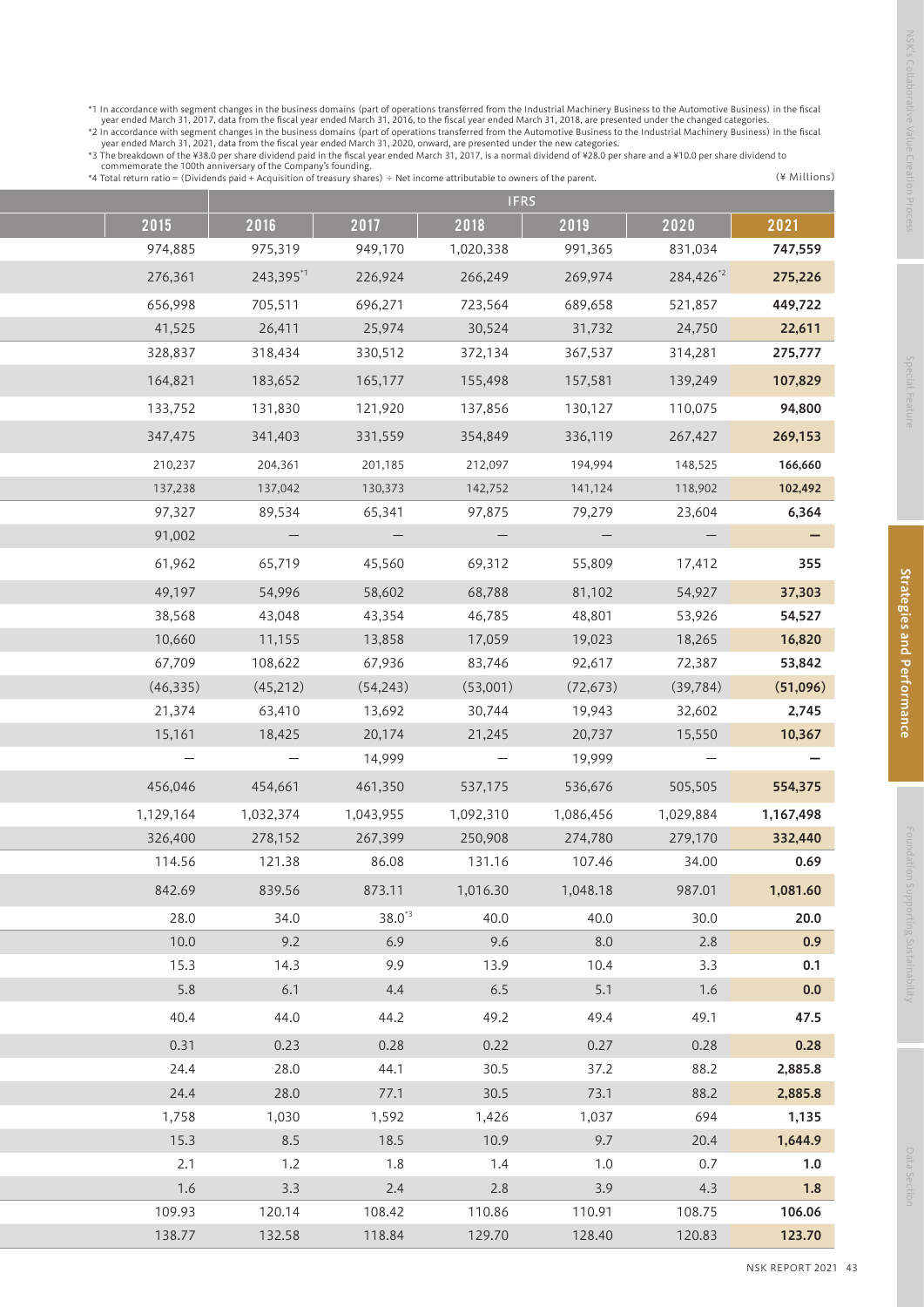# Non-Financial Highlights

| Years ended March 31      |                                                           |                                                                                                                 | Scope             | Unit                                         | 2017           | 2018          | 2019   | 2020      | 2021                    |
|---------------------------|-----------------------------------------------------------|-----------------------------------------------------------------------------------------------------------------|-------------------|----------------------------------------------|----------------|---------------|--------|-----------|-------------------------|
| <b>Environment</b><br>(E) | Environmentally<br>friendly products*1                    | Number of products<br>developed (cumulative)                                                                    | NSK Group         | Products                                     | 219            | 224           | 226    | 232       | 238                     |
|                           | Products that<br>help reduce CO <sub>2</sub><br>emissions | $CO2$ emissions avoided<br>(total)                                                                              | <b>NSK Group</b>  | $\times$ 10 <sup>3</sup> t-CO <sub>2</sub>   | 1,309          | 1,324         | 1,446  | 1,572     | 2,514                   |
|                           | Energy                                                    | Total energy usage                                                                                              | NSK Group         | ΤJ                                           | 7,503          | 7,864         | 7,965  | 7,330     | $6,845^{2}$             |
|                           |                                                           | Fuel and gas                                                                                                    | <b>NSK Group</b>  | TJ                                           | 2,330          | 2,426         | 2,455  | 2,295     | 2,079                   |
|                           |                                                           | Electricity and heat                                                                                            | NSK Group         | ΤJ                                           | 5,173          | 5,439         | 5,509  | 5,035     | 4,767                   |
|                           |                                                           | (Reference) Electricity and heat<br>primary energy equivalent usage                                             | <b>NSK Group</b>  | TJ                                           | 13,986         | 14,747        | 14,815 | 13,577    | 12,860                  |
|                           |                                                           | Rate of renewable energy use                                                                                    | NSK Group         | %                                            | 0.02           | 0.3           | 1.0    | 2.8       | 9.6                     |
|                           |                                                           | Rate of change in energy usage per<br>unit of sales (baseline: FY18/3)                                          | NSK Group         | $\%$                                         | $+2.6$         | 0 (base year) | $+4.2$ | $+14.4$   | $+18.8$                 |
|                           | Greenhouse<br>gases                                       | <b>GHG</b> emissions<br>(total for Scope 1 and Scope 2)                                                         | NSK Group         | $\times$ 10 <sup>3</sup> t-CO <sub>2</sub> e | 991            | 1,019         | 998    | 839       | 701 <sup>*2</sup>       |
|                           |                                                           | Scope 1                                                                                                         | <b>NSK Group</b>  | $\times$ 10 <sup>3</sup> t-CO <sub>2</sub> e | 137            | 143           | 142    | 132       | $120^{2}$               |
|                           |                                                           | Scope 2                                                                                                         | <b>NSK Group</b>  | $\times$ 10 <sup>3</sup> t-CO <sub>2</sub> e | 854            | 876           | 856    | 708       | 581 <sup>*2</sup>       |
|                           |                                                           | (Reference) Scope 3                                                                                             | <b>NSK Group</b>  | $\times$ 10 <sup>3</sup> t-CO <sub>2</sub> e | 2,056          | 2,039         | 2,705  | 2,194     | $1,928^{2}$             |
|                           |                                                           | Rate of change in emissions<br>(baseline: FY18/3)                                                               | NSK Group         | $\%$                                         | —              | 0 (base year) | $-2.0$ | $-17.6$   | $-31.0$                 |
|                           |                                                           | Rate of change in emissions per<br>unit of sales (baseline: FY18/3)                                             | <b>NSK Group</b>  | $\%$                                         | $+2.7$         | 0 (base year) | $+3.5$ | $+13.2$   | $-6.1$                  |
|                           | Steel                                                     | Steel consumption                                                                                               | NSK Group         | $\times$ 10 <sup>3</sup> t                   | 705            | 756           | 758    | 618       | 562                     |
|                           | Water                                                     | Total water withdrawal                                                                                          | <b>NSK Group</b>  | $\times$ 10 <sup>3</sup> m <sup>3</sup>      | 4,716          | 4,713         | 4,700  | 4,308     | $3,977^{2}$             |
|                           |                                                           | Groundwater                                                                                                     | <b>NSK Group</b>  | $\times$ 10 <sup>3</sup> m <sup>3</sup>      | 1,840          | 1,869         | 2,011  | 1,789     | 1,659                   |
|                           |                                                           | General water                                                                                                   | <b>NSK Group</b>  | $\times$ 10 <sup>3</sup> $m3$                | 2,274          | 2,325         | 2,194  | 2,028     | 1,922                   |
|                           |                                                           | Industrial water                                                                                                | NSK Group         | $\times$ 10 <sup>3</sup> m <sup>3</sup>      | 601            | 519           | 495    | 490       | 396                     |
|                           |                                                           | Rate of change in water withdrawal<br>per unit of sales (baseline: FY18/3)                                      | <b>NSK Group</b>  | $\%$                                         | $+9.5$         | 0 (base year) | $+3.1$ | $+13.0$   | $+16.6$                 |
|                           | Waste and<br>valuables                                    | Total waste and valuables                                                                                       | NSK Group         | $\times$ 10 <sup>3</sup> t                   | 212.3          | 223.5         | 227.8  | 200.2     | 180.6 <sup>*2</sup>     |
|                           |                                                           | Landfill disposal volume                                                                                        | <b>NSK Group</b>  | $\times$ 10 <sup>3</sup> t                   | 3.7            | 3.0           | 3.4    | 2.6       | 1.9                     |
|                           |                                                           | Recycling rate for waste                                                                                        | NSK Group         | %                                            | 98.2           | 98.6          | 98.4   | 98.6      | 98.9                    |
|                           |                                                           | Rate of change in industrial waste<br>per unit of sales (baseline: FY18/3)                                      | NSK Group         | $\%$                                         | $+1.8$         | 0 (base year) | $+5.6$ | $+15.8$   | $+11.8$                 |
|                           | Air                                                       | <b>Emissions of NOx</b>                                                                                         | NSK Group         | t                                            | 128            | 132           | 128    | 119       | 106                     |
|                           |                                                           | Emissions of SOx                                                                                                | NSK Group         | $\mathsf t$                                  | 48             | 50            | 42     | 38        | 39                      |
|                           | Water quality                                             | Total discharged water                                                                                          | NSK Group         | $\times$ 10 <sup>3</sup> m <sup>3</sup>      | 2,863          | 3,040         | 3,159  | 2,847     | 2,519                   |
|                           |                                                           | Rivers                                                                                                          | <b>NSK Group</b>  | $\times$ 10 <sup>3</sup> m <sup>3</sup>      | 704            | 453           | 729    | 591       | 575                     |
|                           |                                                           | Sewage system                                                                                                   | NSK Group         | $\times$ 10 <sup>3</sup> m <sup>3</sup>      | 2,159          | 2,587         | 2,430  | 2,256     | 1,944                   |
|                           |                                                           | BOD (biochemical oxygen demand)                                                                                 | NSK Group         | t                                            | 2.3            | 1.3           | 1.4    | 1.2       | $1.2$                   |
|                           | Environmentally harmful<br>substances                     | Handling of PRTR-designated<br>substances (materials and parts)                                                 | Group in<br>Japan | $\mathsf t$                                  | 488            | 490           | 464    | 395       | 316                     |
|                           |                                                           | Discharge/transfer of PRTR-<br>designated substances                                                            | Group in<br>Japan | $\mathsf{t}$                                 | 96             | 105           | 72     | 78        | 73                      |
|                           |                                                           | <b>Emissions of VOCs</b>                                                                                        | NSK Group         | t                                            | 162            | 154           | 151    | $145^{3}$ | $140^{2}$               |
|                           | Biodiversity                                              | Biodiversity conservation initiatives<br>(social contribution initiatives)<br>Number of initiatives implemented | Group in<br>Japan | Initiatives                                  | $\overline{4}$ | 3             | 6      | 6         | $\overline{\mathbf{3}}$ |

\*1 Newly developed products until the year ended March 31, 2008, that are consistent with the "Basic Policy for the Development of Environmentally Friendly<br>Products," and from the year ended March 31, 2009, newly developed

\*2 Third-party verification is performed. ▶ P. 83

\*3 Adjusted for the purpose of greater accuracy.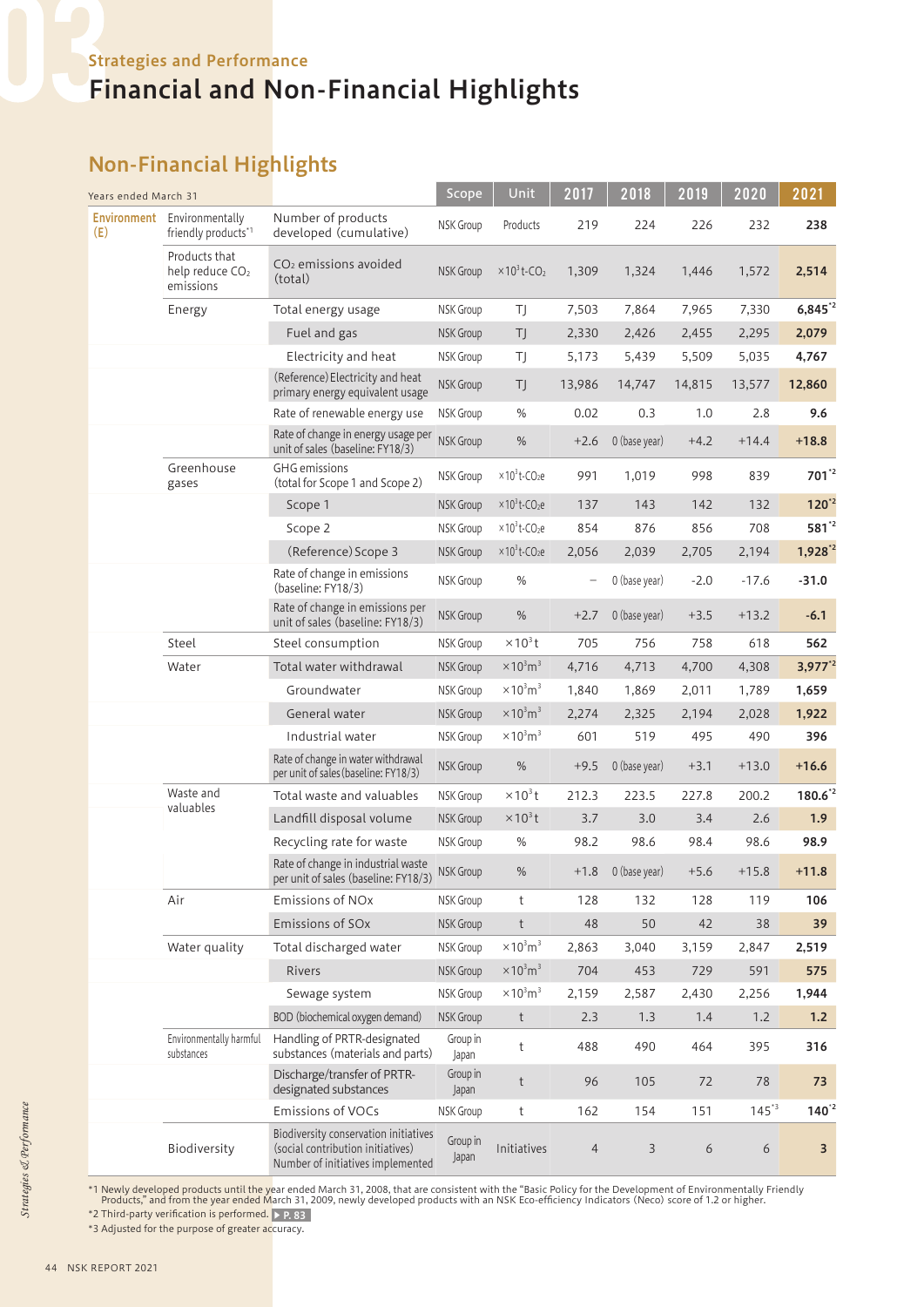|                      | Years ended March 31                           |                                                                                      |                                          | Unit                     | 2017              | 2018   | 2019   | 2020   | 2021       |
|----------------------|------------------------------------------------|--------------------------------------------------------------------------------------|------------------------------------------|--------------------------|-------------------|--------|--------|--------|------------|
| <b>Social</b><br>(S) | Number of employees<br>(consolidated)          | Total                                                                                | <b>NSK Group</b>                         | Persons                  | 31,501            | 31,861 | 31,484 | 30,747 | 30,378     |
|                      |                                                | Japan                                                                                | Group in Japan                           | Persons                  | 11,291            | 11,607 | 11,755 | 11,803 | 11,774     |
|                      |                                                | The Americas                                                                         | Group in<br>the Americas                 | Persons                  | 3,065             | 3,080  | 3,093  | 2,804  | 2,617      |
|                      |                                                | Europe                                                                               | Group in<br>Europe                       | Persons                  | 3,667             | 3,908  | 4,259  | 4,206  | 4,333      |
|                      |                                                | Asia                                                                                 | Group in Asia                            | Persons                  | 13,478            | 13,266 | 12,377 | 11,934 | 11,654     |
|                      | Ratio of men/women<br>employees                | Men                                                                                  | NSK Group                                | $\%$                     | 82.4              | 82.4   | 80.9   | 81.0   | 82.0       |
|                      |                                                | Women                                                                                | NSK Group                                | $\%$                     | 17.6              | 17.6   | 19.1   | 19.0   | 18.0       |
|                      | Average years of<br>employment                 | Total                                                                                | Group in Japan <sup>*1</sup> Years (age) |                          | 15(41)            | 16(41) | 16(41) | 17(42) | 17(42)     |
|                      | (average age)                                  | Men                                                                                  | Group in Japan <sup>*1</sup> Years (age) |                          | 17(42)            | 17(42) | 17(42) | 17(42) | 18(43)     |
|                      |                                                | Women                                                                                | Group in Japan <sup>*1</sup> Years (age) |                          | 10(36)            | 10(37) | 11(37) | 12(37) | 12(38)     |
|                      | Number of employees                            | Total                                                                                | Group in Japan <sup>*1</sup> Persons     |                          | 75                | 69     | 109    | 162    | 227        |
|                      | who took childcare leave                       | Men                                                                                  | Group in Japan <sup>*1</sup> Persons     |                          | 34                | 40     | 73     | 125    | 185        |
|                      |                                                | Women                                                                                | Group in Japan <sup>*1</sup> Persons     |                          | 41                | 29     | 36     | 37     | 42         |
|                      | Employment rate of<br>people with disabilities |                                                                                      | Group in Japan <sup>*1</sup>             | $\%$                     | 2.20              | 2.09   | 2.25   | 2.24   | 2.45       |
|                      | Occupational safety                            | Lost time injury frequency rate                                                      | <b>NSK Group</b>                         | $\overline{\phantom{0}}$ | 0.68              | 0.60   | 0.37   | 0.35   | $0.43^{2}$ |
|                      | Health and wellness                            | Percentage of employees participating in<br>the Specific Health Guidance program     | Group in Japan <sup>*1</sup>             | %                        | $\qquad \qquad -$ | 25.7   | 25.3   | 25.1   | 27.3       |
|                      |                                                | Percentage of employees receiving<br>stress checks                                   | Group in Japan <sup>*1</sup>             | $\%$                     | -                 | 93.8   | 95.9   | 94.9   | 95.9       |
|                      |                                                | Percentage of employees who smoke                                                    | Group in Japan <sup>*1</sup>             | $\%$                     | $\qquad \qquad -$ | 39.1   | 37.6   | 36.6   | 33.8       |
|                      | Human resource<br>development                  | Number of participants in NSK<br>Global Management College                           | NSK Group                                | Persons                  | 13                | 14     | 13     | 12     | $0^{\ast}$ |
|                      |                                                | Number of participants in NSK<br>Japan Management College                            | Group in Japan <sup>*1</sup>             | Persons                  | 17                | 15     | 10     | 10     | 10         |
|                      |                                                | Number of participants in<br>NSK Institute of Technology                             | <b>NSK Group</b>                         | Persons                  | 403               | 466    | 451    | 527    | 518        |
|                      |                                                | Number of employees who have attained a<br>TOEIC score of 730 or higher (cumulative) | Group in Japan <sup>*1</sup>             | Persons                  | 507               | 536    | 563    | 631    | 660        |
|                      | Rate of labor union<br>participation           | Non-management employees                                                             | Group in Japan*1                         | $\%$                     | 100               | 100    | 100    | 100    | 100        |
|                      |                                                | All employees including managers Group in Japan*1                                    |                                          | $\%$                     | 81                | 82     | 83     | 83     | 83         |
|                      | consultations                                  | Labor-management Number of labor-management<br>consultations*4                       | Group in Japan <sup>*1</sup>             | Meetings                 | 6                 | 7      | 7      | 7      | 5          |
|                      | survey <sup>*5</sup>                           | Employee engagement Number of participants<br>(officers and employees)               | NSK Group                                | Persons                  | 22,365            | 28,893 | 15,538 | 15,518 | 14,963     |
|                      | Research and<br>development                    | Number of patents held                                                               | <b>NSK Group</b>                         | Patents                  | 6,430             | 6,987  | 7,499  | 8,052  | 8,172      |

\*1 NSK Ltd. and main group companies in Japan \*2 The Company receives third-party assurances. ▶ P. 83 \*3 Cancelled due to the spread of COVID-19 \*4 Number of times Central Labor-Management Conference meetings held \*5 Conducted as a compliance awareness survey until the fiscal year ended March 2018

As of June 30 **As of June 30** Unit 2017/6 2018/6<sup>\*</sup> 2019/6 2020/6 2021/6

Composition of the Board<br>
of Directors Mumber of directors Persons 12 12 12 9 9

Years ended March 31 Unit 2017 2018 2019 2020 2021

Ratio of independent outside directors  $\frac{96}{2}$  33.3 41.7 41.7 55.6 55.6 Ratio of males % 100 91.7 91.7 88.9 88.9 Ratio of females 6 8 8.3 8.3 11.1 11.1

Number of times convened Meetings 10 10 10 10 10 Average attendance rate  $\frac{1}{2}$  % 98 100 99 99 98 Average attendance rate of independent outside directors % 95 100 98 98 <sup>98</sup>

NSK's Collaborative Value Creation Process

\*The appointment of one independent outside director took place in July 2018.

Attendance at Board of Directors meetings

Composition of the Board

**Governance** (G)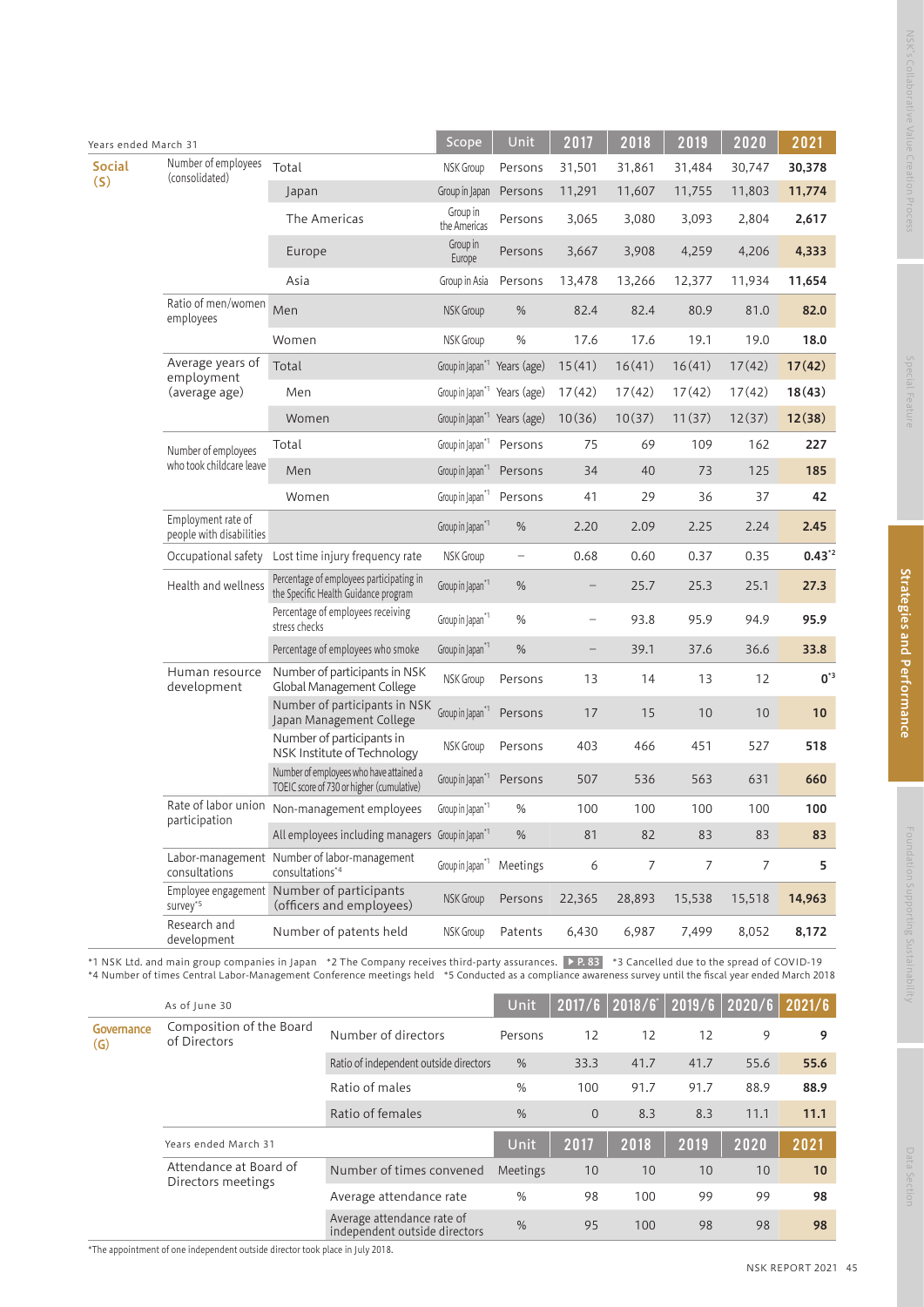### Strategies and Performance Financial and Non-Financial Highlights

Trends in Major Indices The comments under the charts apply to the actual results for the fiscal year ended March 2021.



In FY21/3, sales totaled ¥747.6 billion, a decrease of 10.0% from the previous fiscal year due to the significant impact of lower demand amid the COVID-19 pandemic in the first half of the fiscal year.

#### ■Net Income Attributable to Owners of the Parent/ROE



The ROE for FY21/3 came to 0.1% due to the decrease in net income attributable to owners of the parent as a result of the decrease in sales.

#### ■Capital Expenditures/Depreciation and Amortisation



Against the backdrop of a weak global economy, NSK undertook investments in projects related to safety, quality, and the environment; essential projects aimed at improving productivity; and the replacement of equipment. In FY21/3, capital expenditures totaled ¥37.3 billion, down ¥17.6 billion from the previous fiscal year.

#### ■Operating Income Margin/Gross Profit Margin



Despite efforts aimed at reducing costs centered on personnel expenses, the operating income margin declined to 0.9% (down 1.9 percentage points year on year). This was largely due to the downturn in sales.





NSK set its cash dividend per share at ¥20 for FY21/3, down ¥10 from the previous fiscal year due to the downturn in earnings per share. From the perspective of continuously undertaking shareholder returns, however, the dividend payout ratio came in at 2885.8%, well above the 6th MTP target of 30%–50%.

■Interest-Bearing Debt/Ratio of Equity Attributable to Owners of the Parent to Total Assets



Interest-bearing debt increased in FY21/3 due to borrowing in preparation for liquidity risks from COVID-19 and other unforeseen events. However, it is not at a level that affects NSK's financial base, and the Company is working to realize both stable shareholder returns and financial soundness.